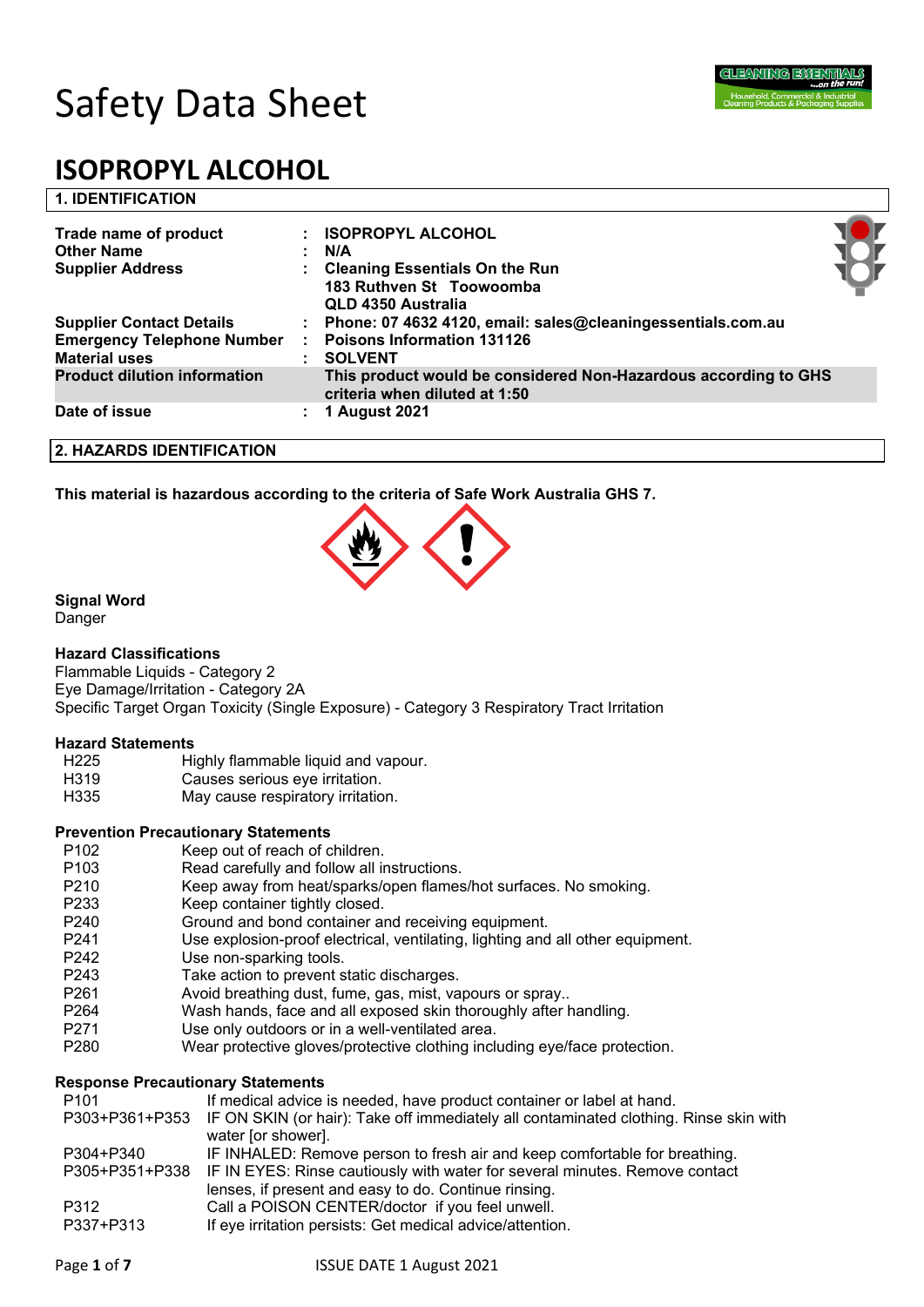P370+P378 In case of fire: Use (insert appropriate media) to extinguish.

### **Storage Precautionary Statements**

| P403+P233 | Store in a well-ventilated place. Keep container tightly closed. |
|-----------|------------------------------------------------------------------|
| P403+P235 | Store in a well-ventilated place. Keep cool.                     |
| P405      | Store locked up.                                                 |

#### **Disposal Precautionary Statement**

P501 Dispose of contents/container in accordance with local, regional, national and international regulations.

#### **Poison Schedule:**

# **DANGEROUS GOOD CLASSIFICATION**

Classified as Dangerous Goods by the criteria of the "Australian Code for the Transport of Dangerous Goods by Road & Rail" and the "New Zealand NZS5433: Transport of Dangerous Goods on Land".

# **Dangerous Goods Class:** 3

| 3. COMPOSITION INFORMATION                               |         |                           |
|----------------------------------------------------------|---------|---------------------------|
| <b>CHEMICAL ENTITY</b>                                   | CAS NO  | <b>PROPORTION</b>         |
| 2-Propanol<br>Ingredients determined to be Non-Hazardous | 67-63-0 | 100 $%$<br><b>Balance</b> |
|                                                          |         | 100%                      |
| 4. FIRST AID MEASURES                                    |         |                           |

If poisoning occurs, contact a doctor or Poisons Information Centre (Phone Australia 131 126, New Zealand 0800 764 766).

**Inhalation:** Remove victim from exposure - avoid becoming a casualty. Remove contaminated clothing and loosen remaining clothing. Allow patient to assume most comfortable position and keep warm. Keep at rest until fully recovered. Seek medical advice if effects persist.

**Skin Contact:** If skin or hair contact occurs, remove contaminated clothing and flush skin and hair with running water. If swelling, redness, blistering or irritation occurs seek medical assistance. For gross contamination, immediately drench with water and remove clothing. Continue to flush skin and hair with plenty of water (and soap if material is insoluble). For skin burns, cover with a clean, dry dressing until medical help is available. If blistering occurs, do NOT break blisters. If swelling, redness, blistering, or irritation occurs seek medical assistance.

**Eye contact:** If in eyes, hold eyelids apart and flush the eyes continuously with running water. Continue flushing until advised to stop by the Poisons Information Centre or a Doctor; or for at least 15 minutes and transport to Doctor or Hospital.

**Ingestion:** Rinse mouth with water. If swallowed, do NOT induce vomiting. Give a glass of water to drink. Never give anything by the mouth to an unconscious patient. If vomiting occurs give further water. Seek medical advice.

**PPE for First Aiders:** Wear gloves, safety glasses. Available information suggests that gloves made from should be suitable for intermittent contact. However, due to variations in glove construction and local conditions, the user should make a final assessment. Always wash hands before smoking, eating, drinking or using the toilet. Wash contaminated clothing and other protective equipment before storing or re-using.

**Notes to physician:** Treat symptomatically.

#### **5. FIRE FIGHTING MEASURES**

**Hazchem Code:** •2YE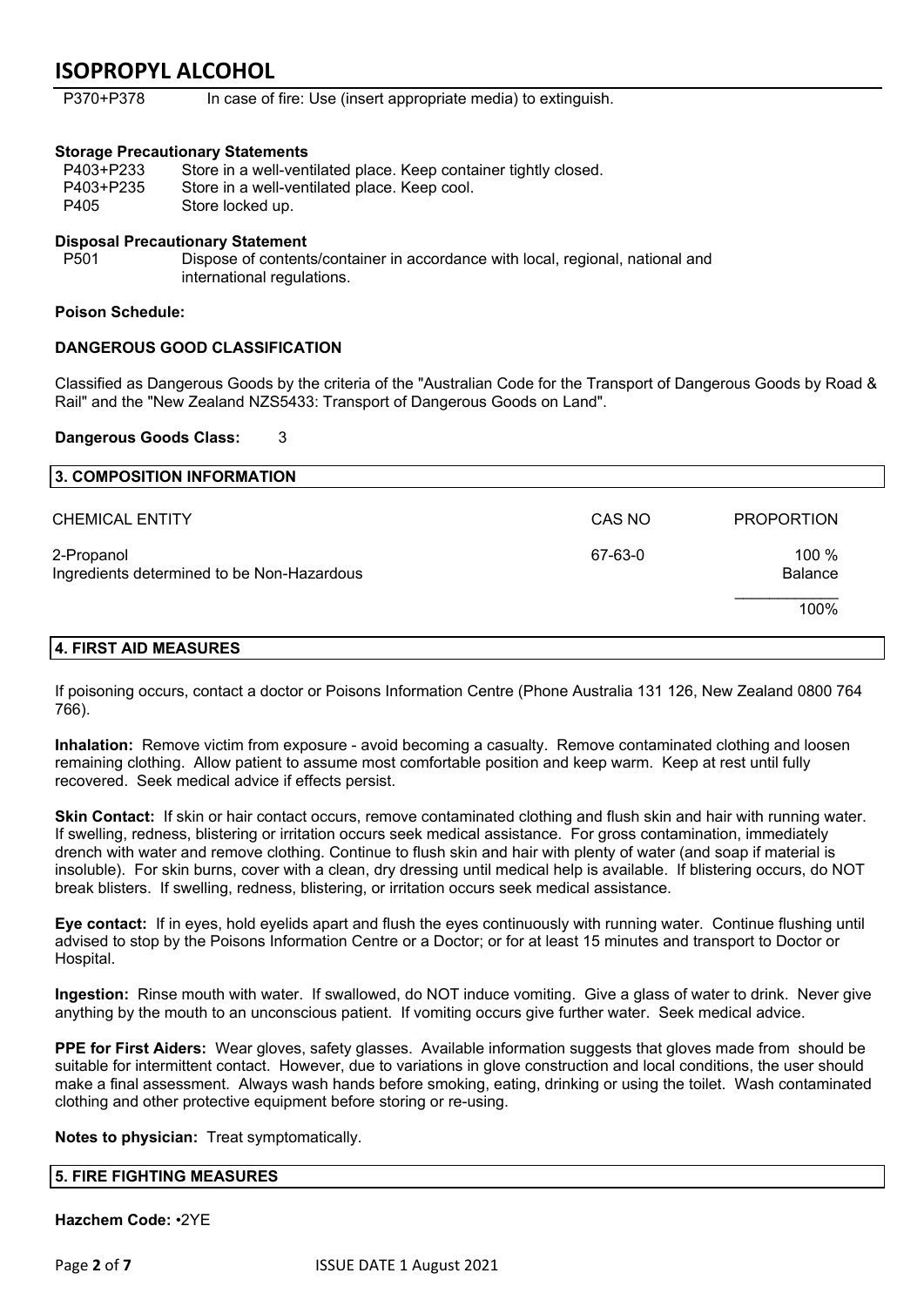**Suitable extinguishing media:** If material is involved in a fire use water fog (or if unavailable fine water spray), alcohol resistant foam, dry agent (carbon dioxide, dry chemical powder).

**Specific hazards:** Highly flammable liquid and vapour. May form flammable vapour mixtures with air. Flameproof equipment necessary in area where this chemical is being used. Nearby equipment must be earthed. Electrical requirements for work area should be assessed according to AS3000. Vapour may travel a considerable distance to source of ignition and flash back. Avoid all ignition sources. All potential sources of ignition (open flames, pilot lights, furnaces, spark producing switches and electrical equipment etc) must be eliminated both in and near the work area. Do NOT smoke.

**Fire fighting further advice:** Heating can cause expansion or decomposition leading to violent rupture of containers. If safe to do so, remove containers from path of fire. Keep containers cool with water spray. On burning or decomposing may emit toxic fumes. Fire fighters to wear self-contained breathing apparatus and suitable protective clothing if risk of exposure to vapour or products of combustion or decomposition.

# **6. ACCIDENTAL RELEASE MEASURES**

# **SMALL SPILLS**

Wear protective equipment to prevent skin and eye contamination. Avoid inhalation of vapours or dust. Wipe up with absorbent (clean rag or paper towels). Collect and seal in properly labelled containers or drums for disposal.

# **LARGE SPILLS**

If safe to do so, shut off all possible sources of ignition. Clear area of all unprotected personnel. Slippery when spilt. Avoid accidents, clean up immediately. Wear protective equipment to prevent skin and eye contamination and the inhalation of vapours. Work up wind or increase ventilation. Contain - prevent run off into drains and waterways. Use absorbent (soil, sand or other inert material). Use a spark-free shovel. Collect and seal in properly labelled containers or drums for disposal. If contamination of crops, sewers or waterways has occurred advise local emergency services.

#### **Dangerous Goods - Initial Emergency Response Guide No:** 16

# **7. HANDLING AND STORAGE**

**Handling:** Avoid eye contact and repeated or prolonged skin contact. Avoid inhalation of vapour, mist or aerosols.

**Storage:** Store in a cool, dry, well-ventilated place and out of direct sunlight. Store away from foodstuffs. Store away from incompatible materials described in Section 10. Store away from sources of heat and/or ignition. Store locked up. Keep container standing upright. Keep containers closed when not in use - check regularly for leaks.

This material is classified as a Class 3 Flammable Liquid as per the criteria of the "Australian Code for the Transport of Dangerous Goods by Road & Rail" and/or the "New Zealand NZS5433: Transport of Dangerous Goods on Land" and must be stored in accordance with the relevant regulations.

# **8. EXPOSURE CONTROLS / PERSONAL PROTECTION**

#### **National occupational exposure limits:**

|                   | TWA |       | STEL |       | <b>NOTICES</b> |
|-------------------|-----|-------|------|-------|----------------|
|                   | ppm | mg/m3 | ppm  | mg/m3 |                |
| Isopropyl alcohol | 400 | 983   | 500  | 1230  | $\sim$         |

As published by Safe Work Australia.

TWA - The time-weighted average airborne concentration over an eight-hour working day, for a five-day working week over an entire working life.

STEL (Short Term Exposure Limit) - the average airborne concentration over a 15 minute period which should not be exceeded at any time during a normal eight-hour workday.

These Exposure Standards are guides to be used in the control of occupational health hazards. All atmospheric contamination should be kept to as low a level as is workable. These exposure standards should not be used as fine dividing lines between safe and dangerous concentrations of chemicals. They are not a measure of relative toxicity.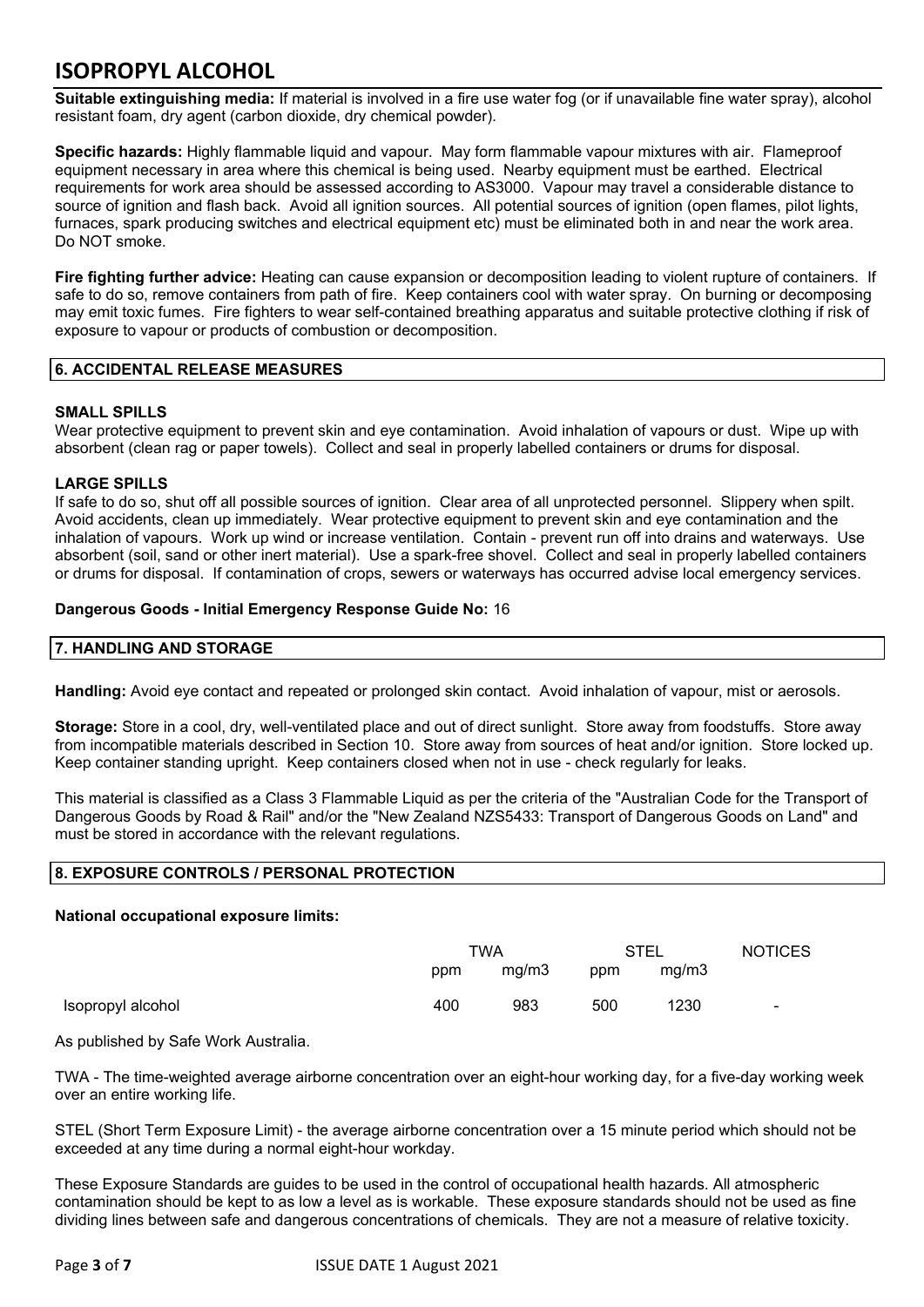If the directions for use on the product label are followed, exposure of individuals using the product should not exceed the above standard. The standard was created for workers who are routinely, potentially exposed during product manufacture.

**Biological Limit Values:** As per the "National Model Regulations for the Control of Workplace Hazardous Substances (Safe Work Australia)" the ingredients in this material do not have a Biological Limit Allocated.

**Engineering Measures:** Ensure ventilation is adequate to maintain air concentrations below Exposure Standards. Use only in well ventilated areas. Use with local exhaust ventilation or while wearing appropriate respirator.

# **Personal Protection Equipment:** GLOVES, SAFETY GLASSES.

Personal protective equipment (PPE) must be suitable for the nature of the work and any hazard associated with the work as identified by the risk assessment conducted.

Wear gloves, safety glasses. Available information suggests that gloves made from should be suitable for intermittent contact. However, due to variations in glove construction and local conditions, the user should make a final assessment. Always wash hands before smoking, eating, drinking or using the toilet. Wash contaminated clothing and other protective equipment before storing or re-using.

**Hygiene measures:** Keep away from food, drink and animal feeding stuffs. When using do not eat, drink or smoke. Wash hands prior to eating, drinking or smoking. Avoid contact with clothing. Avoid eye contact and repeated or prolonged skin contact. Avoid inhalation of vapour, mist or aerosols. Ensure that eyewash stations and safety showers are close to the workstation location.

# **9. PHYSICAL AND CHEMICAL PROPERTIES**

| Form:<br>Colour:<br>Odour:                                                                       | Liquid<br>Colourless<br>Alcoholic |                                                               |
|--------------------------------------------------------------------------------------------------|-----------------------------------|---------------------------------------------------------------|
| <b>Solubility:</b><br><b>Specific Gravity:</b><br>Flash Point (°C):<br>Boiling Point/Range (°C): |                                   | Completely soluble in water<br>0.78<br>12 (Abel)<br>$82 - 83$ |
|                                                                                                  |                                   | (Typical values only - consult specifica                      |

ation sheet)  $N Av = Not available, N App = Not applicable$ 

# **10. STABILITY AND REACTIVITY**

**Chemical stability:** This material is thermally stable when stored and used as directed.

**Conditions to avoid:** Elevated temperatures and sources of ignition.

**Incompatible materials:** Oxidising agents.

**Hazardous decomposition products:** Oxides of carbon and nitrogen, smoke and other toxic fumes.

**Hazardous reactions:** No known hazardous reactions.

# **11. TOXICOLOGICAL INFORMATION**

No adverse health effects expected if the product is handled in accordance with this Safety Data Sheet and the product label. Symptoms or effects that may arise if the product is mishandled and overexposure occurs are:

# **Acute Effects**

**Inhalation:** Material is an irritant to mucous membranes and respiratory tract.

**Skin contact:** Contact with skin may result in irritation.

**Ingestion:** Swallowing can result in nausea, vomiting and irritation of the gastrointestinal tract.

Page 4 of 7 **ISSUE DATE 1 August 2021**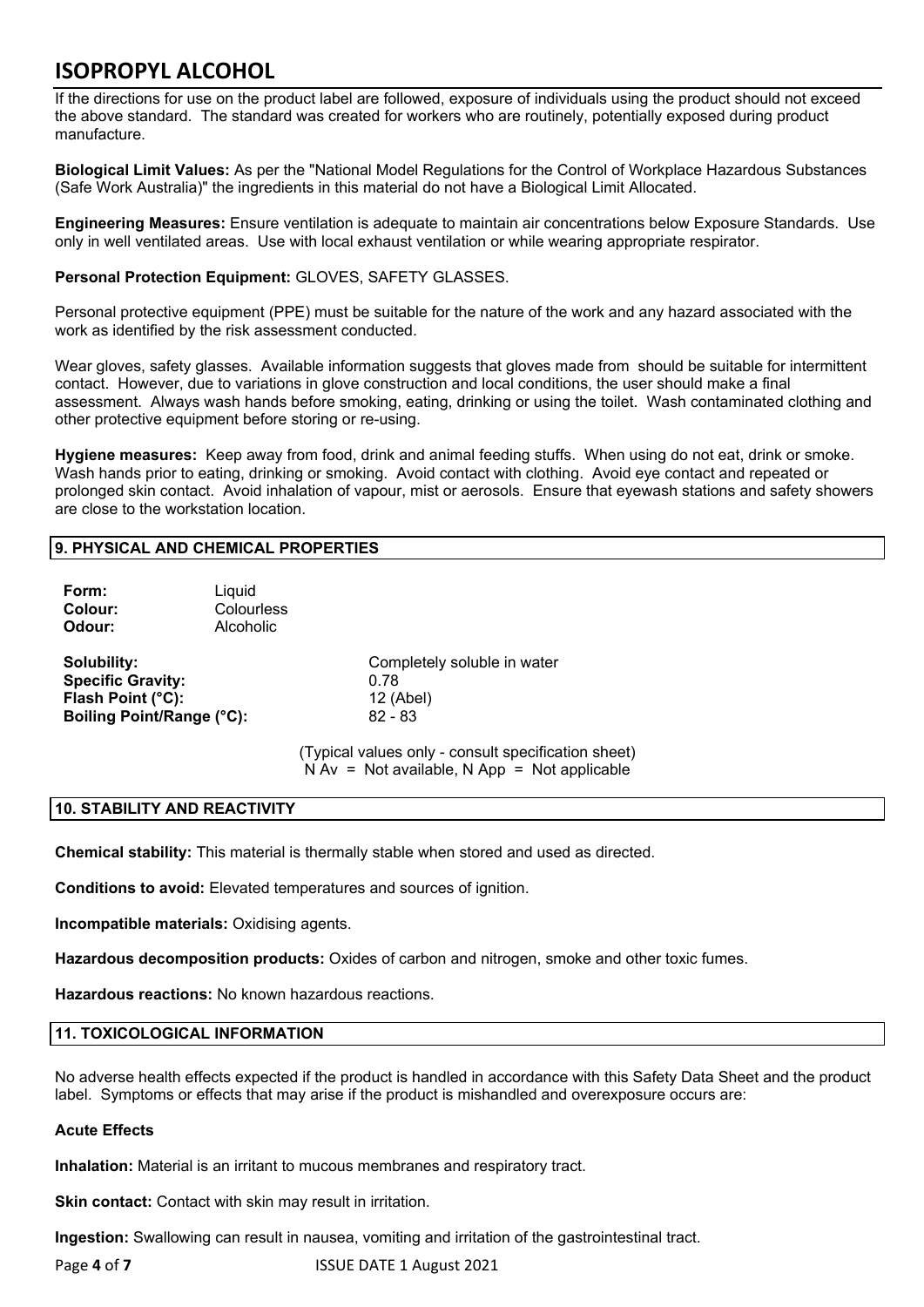# **Eye contact:** An eye irritant.

# **Acute toxicity**

**Inhalation:** This material has been classified as not hazardous for acute inhalation exposure. Acute toxicity estimate (based on ingredients):  $LC_{50}$  > 20.0 mg/L for vapours or  $LC_{50}$  > 5.0 mg/L for dust and mist.

**Skin contact:** This material has been classified as not hazardous for acute dermal exposure. Acute toxicity estimate (based on ingredients):  $LD_{50}$  > 2,000 mg/Kg bw

**Ingestion:** This material has been classified as not hazardous for acute ingestion exposure. Acute toxicity estimate (based on ingredients):  $LD_{50}$  > 2,000 mg/Kg bw

**Corrosion/Irritancy:** Eye: this material has been classified as a Category 2A Hazard (reversible effects to eyes). Skin: this material has been classified as not corrosive or irritating to skin.

**Sensitisation:** Inhalation: this material has been classified as not a respiratory sensitiser. Skin: this material has been classified as not a skin sensitiser.

**Aspiration hazard:** This material has been classified as not an aspiration hazard.

**Specific target organ toxicity (single exposure):** This material has been classified as a Category 3 Hazard. Exposure via inhalation may result in respiratory irritation.

# **Chronic Toxicity**

**Mutagenicity:** This material has been classified as not a mutagen.

**Carcinogenicity:** This material has been classified as not a carcinogen.

**Reproductive toxicity (including via lactation):** This material has been classified as not a reproductive toxicant.

**Specific target organ toxicity (repeat exposure):** This material has been classified as not a specific hazard to target organs by repeat exposure.

# **12. ECOLOGICAL INFORMATION**

Avoid contaminating waterways.

**Acute aquatic hazard:** This material has been classified as not hazardous for acute aquatic exposure. Acute toxicity estimate (based on ingredients): > 100 mg/L

**Long-term aquatic hazard:** This material has been classified as not hazardous for chronic aquatic exposure. Nonrapidly or rapidly degradable substance for which there are adequate chronic toxicity data available OR in the absence of chronic toxicity data, Acute toxicity estimate (based on ingredients): >100 mg/L, where the substance is not rapidly degradable and/or BCF < 500 and/or log  $K_{ow}$  < 4.

**Ecotoxicity:** No information available.

**Persistence and degradability:** No information available.

**Bioaccumulative potential:** No information available.

**Mobility:** No information available.

# **13. DISPOSAL CONSIDERATIONS**

Persons conducting disposal, recycling or reclamation activities should ensure that appropriate personal protection equipment is used, see "Section 8. Exposure Controls and Personal Protection" of this SDS.

If possible material and its container should be recycled. If material or container cannot be recycled, dispose in accordance with local, regional, national and international Regulations.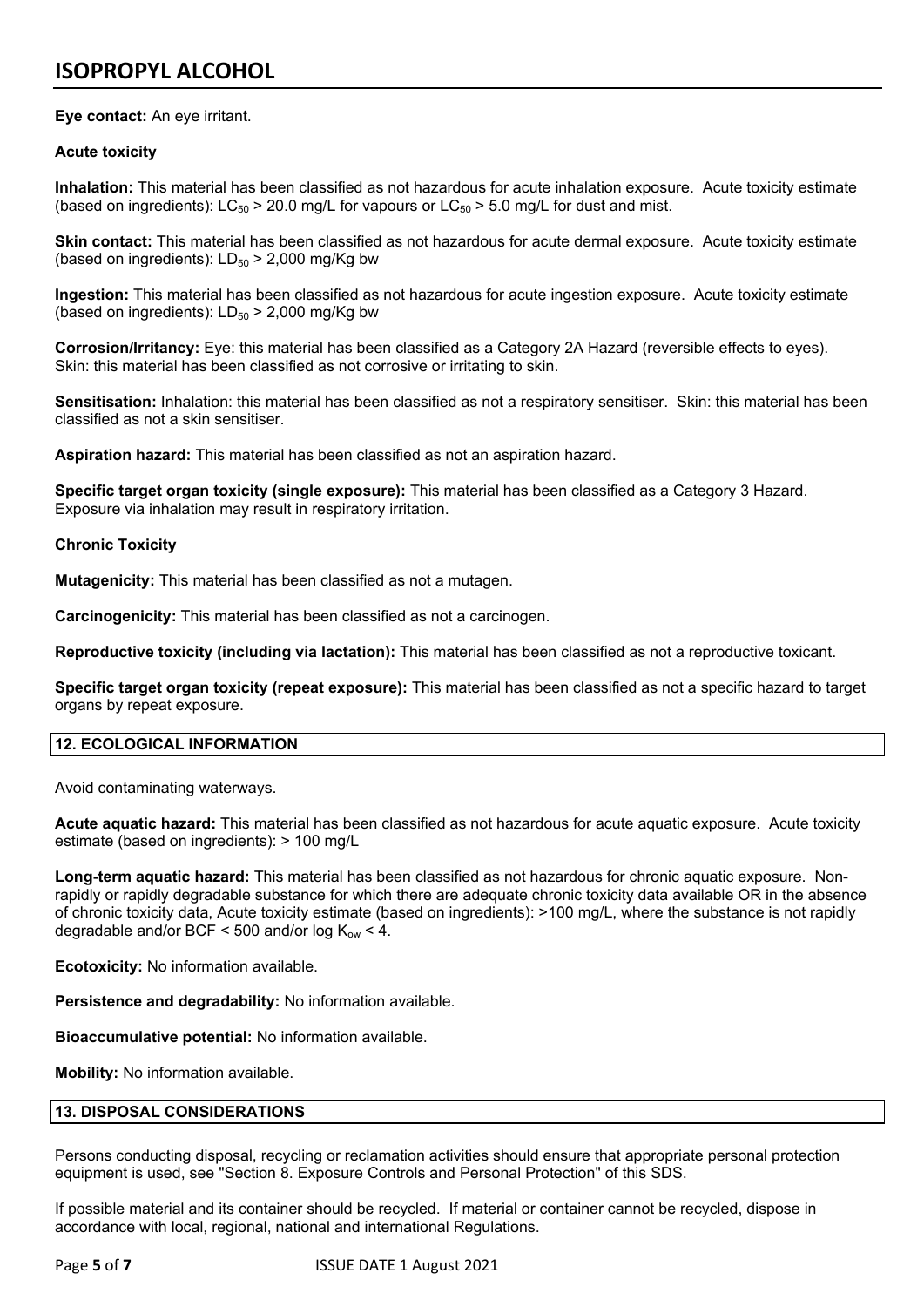# **14. TRANSPORT INFORMATION**

# **ROAD AND RAIL TRANSPORT**

Classified as Dangerous Goods by the criteria of the "Australian Code for the Transport of Dangerous Goods by Road & Rail" and the "New Zealand NZS5433: Transport of Dangerous Goods on Land".

| 1219        |
|-------------|
| 3           |
| н           |
| $\cdot$ 2YF |
| 16          |
| 1 I         |
|             |

**Proper Shipping Name:** ISOPROPANOL

**Segregation Dangerous Goods:** Not to be loaded with explosives (Class 1), flammable gases (Class 2.1), if both are in bulk, toxic gases (Class 2.3), spontaneously combustible substances (Class 4.2), oxidising agents (Class 5.1), organic peroxides (Class 5.2), toxic substances (Class 6.1), infectious substances (Class 6.2) or radioactive substances (Class 7). Exemptions may apply.

# **MARINE TRANSPORT**

Classified as Dangerous Goods by the criteria of the International Maritime Dangerous Goods Code (IMDG Code) for transport by sea.



| UN No:                        | 1219               |
|-------------------------------|--------------------|
| <b>Dangerous Goods Class:</b> | 3                  |
| <b>Packing Group:</b>         |                    |
| <b>Proper Shipping Name:</b>  | <b>ISOPROPANOL</b> |

#### **AIR TRANSPORT**

Classified as Dangerous Goods by the criteria of the International Air Transport Association (IATA) Dangerous Goods Regulations for transport by air.



**UN No:** 1219 **Dangerous Goods Class:** 3 **Packing Group:** II

**Proper Shipping Name:** ISOPROPANOL